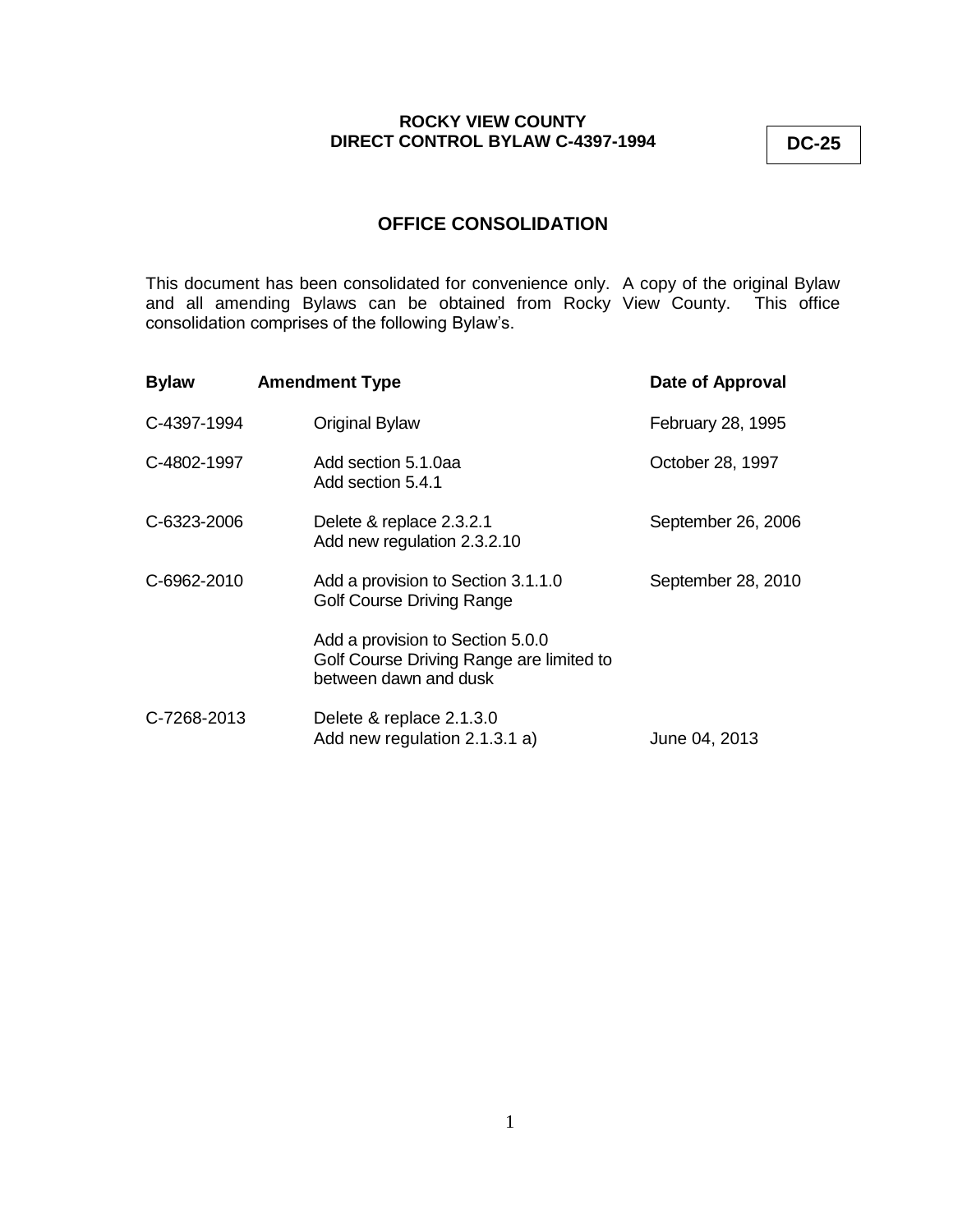**DC-25**

# **DIRECT CONTROL BYLAW REGULATIONS**

That the special regulations of the Direct Control District Comprise:

- 1.0.0 General Regulations
- 2.0.0 Land Use Regulations Residential Development Cells
- 3.0.0 Land Use Regulations Recreation Development Cells
- 4.0.0 Land Use Regulations Utilities Development Cell
- 5.0.0 Development Regulations

### **1.0.0 GENERAL REGULATIONS**

- 1.1.0 The General Land Use Regulations as contained in Section 8 of the Land Use Bylaw do not apply except where specifically noted herein.
- 1.2.0 Except where specifically noted that Council approval is required, the Development Officer shall consider and decide on applications for development permits for those uses which are listed as "Permitted Uses" and "Discretionary Uses" by this bylaw provided the provisions of the same are completed in form and substance satisfactory to the Municipality.
- 1.3.0 The Development Officer shall cause to be issued development permits which have been approved.
- 1.4.0 For the purposes of this Bylaw, the Lands shall be notionally divided into Development Cells, the boundaries and description of which shall be more or less as indicated in Schedule "A" attached hereto and forming part hereof, except as otherwise approved by Council.
- 1.5.0 The location, maximum size and shape of the Development Cells is approximate and will be determined by Plan of Survey in form and substance satisfactory to Council, and to be submitted to the Municipality as an application for subdivision approval.
- 1.6.0 All residential Development Cells shall consist of Developable Land.
- 1.7.0 The use of any portion of the Lands for man-made lakes associated with services shall be permitted only if the design and construction thereof is in accordance with plans prepared by a qualified professional engineer to the satisfaction of Council and/or Alberta Environmental Protection.
- 1.8.0 No development of the Lands shall be permitted without and until an Archaeological and Historical Impact Assessment prepared by the Developer has been submitted and is satisfactory in form and substance to each of the Council and the Alberta Community Development.
- 1.9.0 No subdivision and/or development of the Lands shall be permitted without and until the Developer has executed a Development Agreement(s) (the "Development Agreement") in form and substance satisfactory to Council in its sole discretion which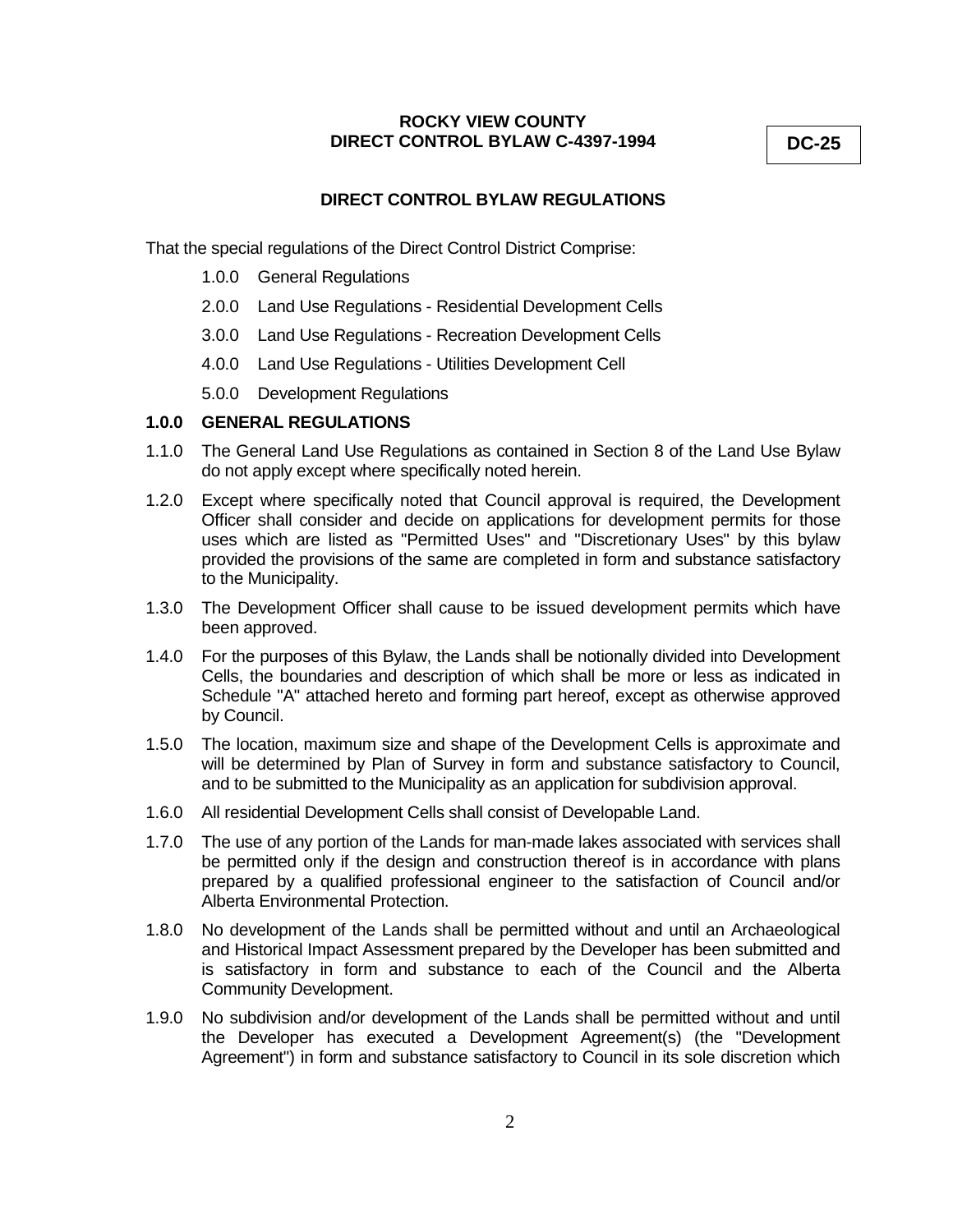**DC-25**

shall describe all regulations and conditions contained in this Bylaw or otherwise imposed by Council upon the use and development of the Lands. The Development Agreement(s) herein shall be registered by caveat against the lands and shall run with the Lands.

- 1.10.0 Notwithstanding 1.9.0 hereof, a development permit for grading of the Lands may be issued by the Development Officer provided the provisions of same are satisfactory to the Municipality in form and substance.
- 1.11.0 Council may, through the Development Agreement(s) required by this Bylaw, specify any development regulation, criteria, or condition necessary to ensure all subdivision and development of the Lands conforms to the development proposals upon which this Bylaw is based as determined by and to the satisfaction of Council.
- 1.12.0 No use shall be made of all or any portion of the Lands for a Development without and until a Hydrogeological Study prepared by the Developer which establishes existing groundwater chemistry, the rate and direction of the groundwater flow, a long term groundwater monitoring plan, a chemical management plan for fertilizers, herbicides, pesticides, and irrigation and the facilities that will be provided by the Developer to implement the monitoring and chemical management plan, has been submitted and is satisfactory in both form and substance to each of the Council and Alberta Environmental Protection.
	- 1.12.1 No development of the Lands shall be permitted without and until the Developer has prepared and submitted a Management Plan for the handling and storage of hazardous or other waste materials proposed to be generated from the development in form and substance satisfactory to each of the Council and Alberta Environmental Protection.
	- 1.12.2 No development of the Lands identified on Schedule `A' shall be permitted without and until the Developer has prepared and submitted a Storm Water Management Plan in form and substance satisfactory to each of the Council and Alberta Environmental Protection.
- 1.13.0 For the purposes of Section 2 of this Bylaw:
	- (i) Section 8.6.0 of the Land Use Bylaw shall pertain to the siting of accessory buildings on the Lands provided that no accessory building shall exceed 6.48 metres (16.00 feet) in height or 200 square feet (18.58 square metres) in area.
	- (ii) Section 8.7.3 of the Land Use Bylaw shall pertain to the height of any fences on the Lands.
	- (iii) Section 8.15.1 of the Land Use Bylaw shall apply to the owners of any interest in the Lands.
- 1.14.1 Emergency Vehicle Access shall be provided at a location as determined by Council and included in a Development Agreement, within Development Cell 1 to provide access for emergency vehicles from the development contemplated under this Bylaw to the NE-2-25-3-W5M.
- 1.15.0 In addition to the "Permitted Uses" contemplated by Section 2 and Section 3 hereof the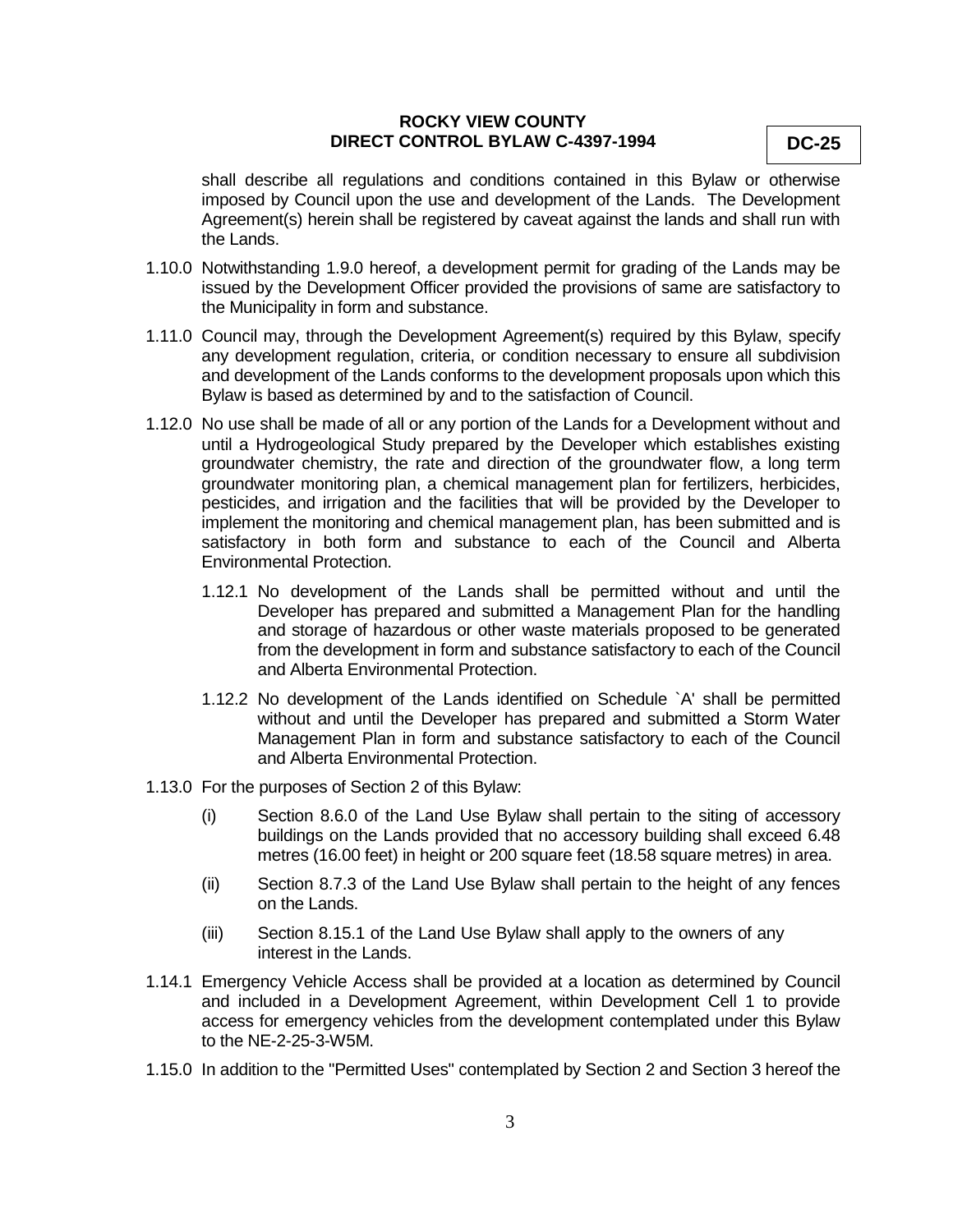**DC-25**

following shall be "Discretionary Uses" in all Development Cells subject to the approval of the Council:

- 1.15.1 Private roads necessary for access; and private roads contemplated herein shall be constructed in accordance with geometric design guidelines and standards submitted by the Developer to the satisfaction of the Municipality and included in a Development Agreement
- 1.15.2 All utility distribution and collection systems necessary to service Development (excluding water and sewage treatment and disposal facilities).

### **2.0.0 LAND USE REGULATIONS - RESIDENTIAL DEVELOPMENT CELLS**

The purpose and intent of the Residential Development Cells is to provide for the use of portions of the Lands for residential development.

- 2.1.0.0 Residential Development Cells 1 Both Cells labelled as "Cell 1" as shown on Schedule `A' attached hereto
	- 2.1.1.0 List of Permitted Uses
		- 2.1.1.1 dwellings, single detached
		- 2.1.1.2 accessory buildings
		- 2.1.1.3 fences
	- 2.1.2.0 Minimum and Maximum Requirements
		- 2.1.2.1 maximum aggregate number of residential lots in both cells 1 as shown on Schedule `A' attached hereto: 52
		- 2.1.2.2 maximum combined area of both cells shown as "cell 1" on Schedule `A' attached hereto: 20 ac. (8.094 ha.)
		- 2.1.2.3 minimum titled area of residential lots: 6,620 sq. ft. (615 sq. m)
		- 2.1.2.4 minimum average residential lot width: 50 ft. (15.24 m)
		- 2.1.2.5 minimum habitable floor area for single detached dwelling unit: 1,507 sq. ft. (140 sq. m.)
		- 2.1.2.6 maximum height of single detached dwelling unit: 32.8 feet (10 metres)
		- 2.1.2.7 maximum number of single detached dwelling units per lot: one
		- 2.1.2.8 maximum number of accessory buildings: 2
		- 2.1.2.9 maximum aggregate size of all accesory buildings: 200 square feet (18.58 square metres)
	- 2.1.3.0 Minimum Building Separations (detached dwelling units)

2.1.3.1 - minimum separation: 9.84 ft. (3 metres)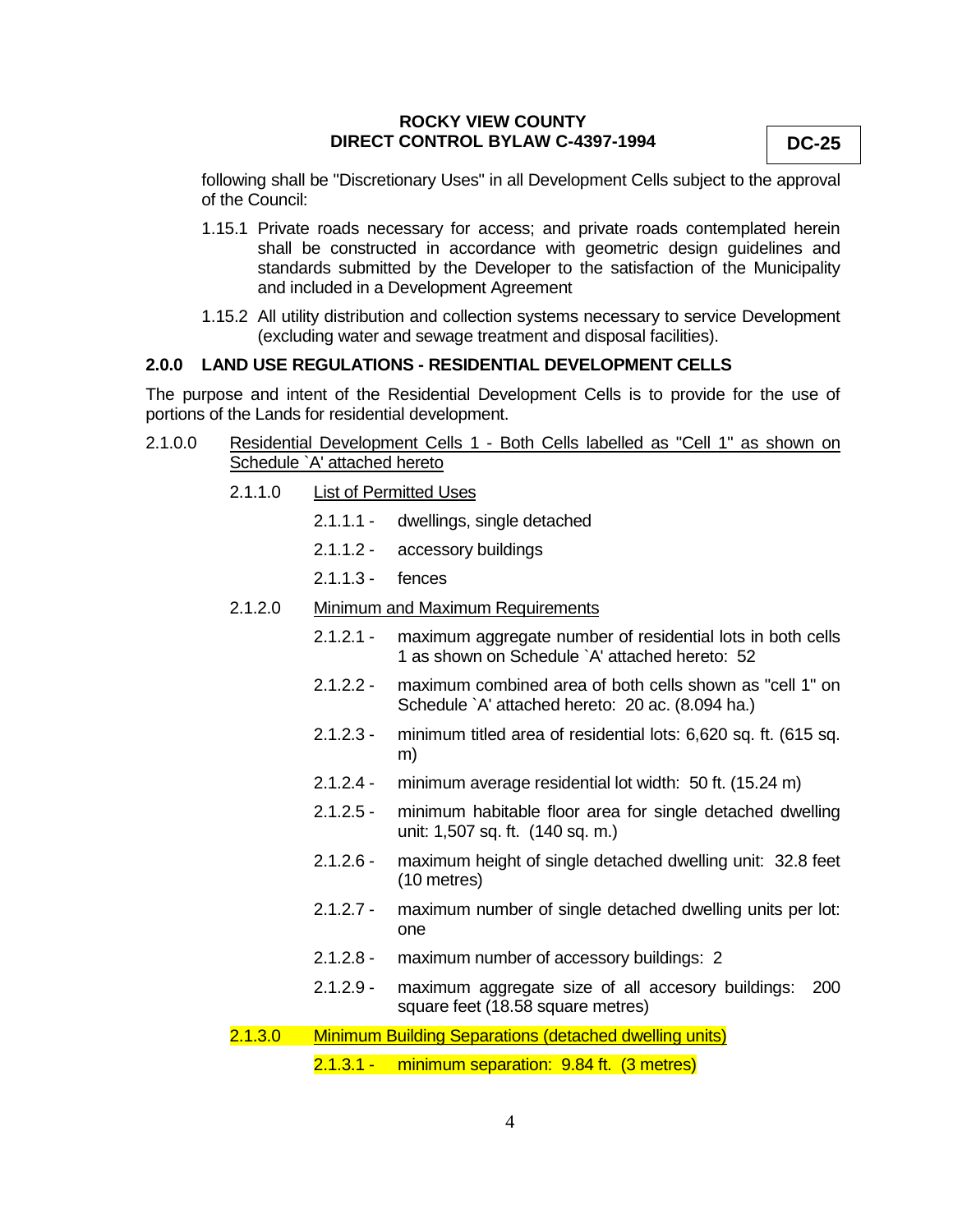**DC-25**

a) notwithstanding section 2.1.3.1, Unit 3, Plan 0210521 within SW-12-25-3-W5M is permitted one setback to be a minimum of 1.08 metres (3.54 feet), in order to allow an existing dwelling to remain.

# 2.2.0.0 Residential Development Cell 2

- 2.2.1.0 List of Permitted Uses
	- 2.2.1.1 dwellings, single detached
	- 2.2.1.2 accessory buildings
	- 2.2.1.3 fences

### 2.2.2.0 Minimum and Maximum Requirements

- 2.2.2.1 maximum number of residential lots in cell: 34
- 2.2.2.2 maximum area of cell: 8.74 ac. (3.54 ha.)
- 2.2.2.3 minimum area of residential lots: 7,986 sq. ft. (649 sq. m)
- 2.2.2.4 minimum average single residential lot width: 60 ft. (18.29 m)
- 2.2.2.5 minimum habitable floor area for single detached dwelling unit: 1,507 sq. ft. (140 sq.m)
- 2.2.2.6 maximum height of single detached dwelling unit: 32.8 feet (10 metres)
- 2.2.2.7 maximum number of single detached dwelling units per lot: one
- 2.2.2.8 maximum number of accessory buildings: 2
- 2.2.2.9 maximum aggregate size of all accesory buildings: 200 square feet (18.58 square metres)
- 2.2.3.0 Minimum Building Separations (detached dwelling units)
	- 2.2.3.1 minimum separation: 9.84 ft. (3 metres)
- 2.3.0.0 Residential Development Cell 4
	- 2.3.1.0 List of Permitted Uses
		- 2.3.1.1 dwellings, single detached
		- 2.3.1.2 accessory buildings
		- 2.3.1.3 fences
	- 2.3.2.0 Minimum and Maximum Requirements
		- 2.3.2.1 maximum number of residential lots in cell: 36
		- 2.3.2.2 maximum area of cell: 11.03 ac. (4.46 ha.)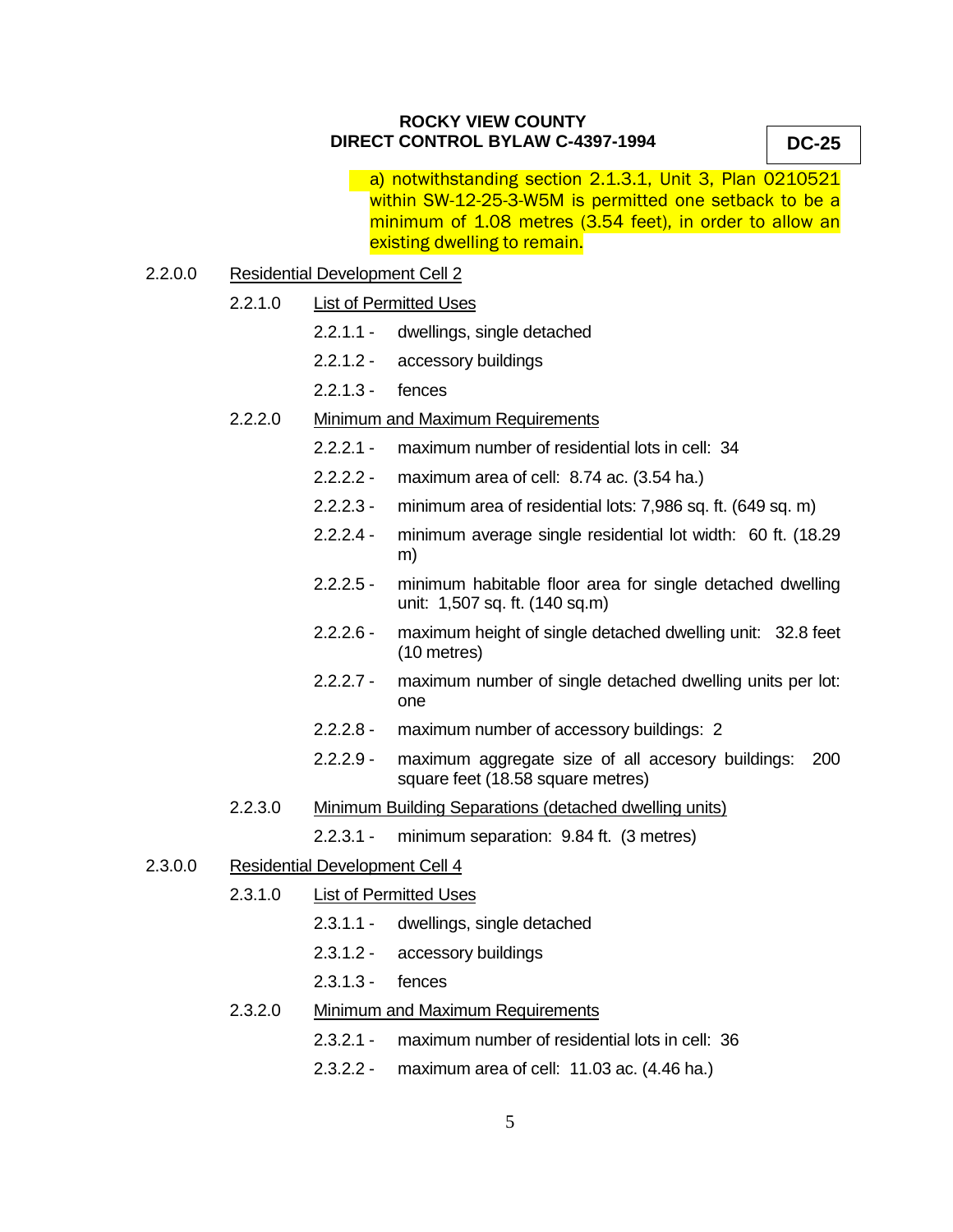**DC-25**

- 2.3.2.3 minimum titled area of residential lots: 6,620 sq. ft. (615 sq. m)
- 2.3.2.4 minimum average residential lot width: 50 ft. (15.24 m)
- 2.3.2.5 minimum habitable floor area for single detached dwelling unit: 1,507 sq. ft. (140 sq. m.)
- 2.3.2.6 maximum height of single detached dwelling unit: 32.8 feet (10 metres)
- 2.3.2.7 maximum number of single detached dwelling units per lot: one
- 2.3.2.8 maximum number of accessory buildings: 2
- 2.3.2.9 maximum aggregate size of all accesory buildings: 200 square feet (18.58 square metres)
- 2.3.2.10 The remaining area of Cell 4 shall be retained as public open space.

### 2.3.3.0 Minimum Building Separations (detached dwelling units)

2.3.3.1 - minimum separation: 9.84 ft. (3 metres)

- 2.4.0.0 Residential Development Cell 5
	- 2.4.1.0 List of Permitted Uses
		- 2.4.1.1 dwellings, single detached
		- 2.4.1.2 accessory buildings
		- 2.4.1.3 fences

### 2.4.2.0 Minimum and Maximum Requirements

- 2.4.2.1 maximum number of residential lots in cell: 12
- 2.4.2.2 maximum area of cell: 12.88 ac. (5.21 ha.)
- 2.4.2.3 minimum titled area of residential lots: 6,986 sq. ft. (649 sq. m)
- 2.4.2.4 minimum average residential lot width: 60 ft. (18.29 m)
- 2.4.2.5 minimum habitable floor area for single detached principal building: 1,507 sq. ft. (140 sq. m.)
- 2.4.2.6 maximum height of single detached dwelling unit: 32.8 feet (10 metres)
- 2.4.2.7 maximum number of single detached dwelling units per lot: one
- 2.4.2.8 maximum number of accessory buildings: 2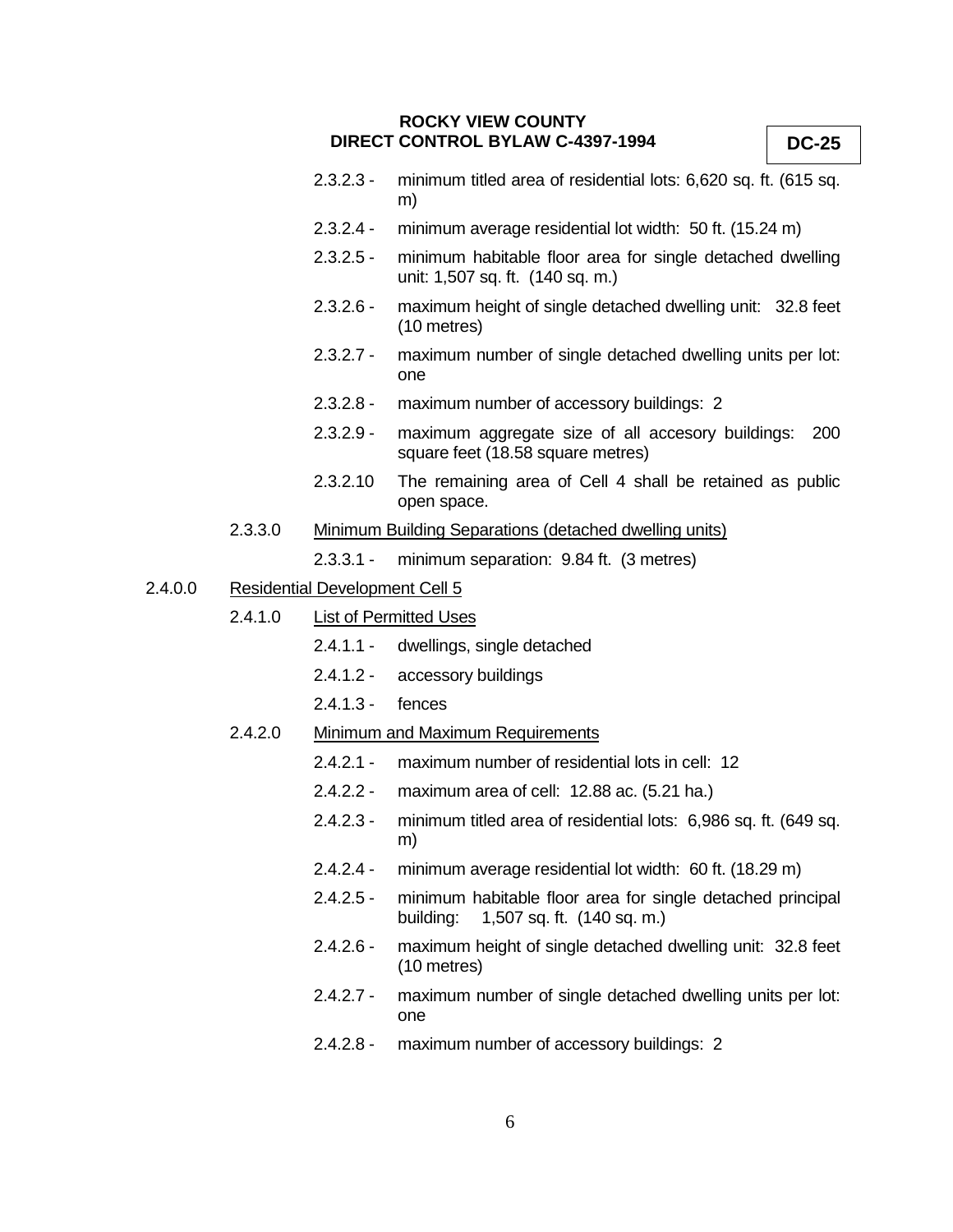**DC-25**

- 2.4.2.9 maximum aggregate size of all accesory buildings: 200 square feet (18.58 square metres)
- 2.4.3.0 Minimum Building Separations (detached dwelling units)

2.4.3.1 - minimum separation: 9.84 ft. (3 metres)

## **3.0.0 LAND USE REGULATIONS - RECREATION DEVELOPMENT CELLS**

The purpose and intent of the Recreational Development Cells is to provide for the use of a certain portion of the Lands for recreational development.

- 3.1.0.0 Recreational Development Cell 3
	- 3.1.1.0 List of Discretionary Uses
		- 3.1.1.1 golf course
			- 3.1.1.2 accessory buildings
			- 3.1.1.3 club house
			- 3.1.1.4 signs and identification
			- 3.1.1.5 lakes and treated wastewater storage ponds
			- 3.1.1.6 Golf Course Driving Range

# 3.2.0.0 Recreational Development Cell 6

- 3.2.1.0 List of Discretionary Uses
	- 3.2.1.1 golf course
	- 3.2.1.2 accessory buildings
	- 3.2.1.3 club house
	- 3.2.1.4 signs and identification
	- 3.2.1.5 lakes and treated wastewater storage ponds

#### 3.3.0.0 Recreational Development Cell 7

- 3.3.1.0 List of Discretionary Uses
	- 3.3.1.1 club house
	- 3.3.1.2 accessory buildings
	- 3.3.1.3 signs and identification
	- 3.3.1.4 parking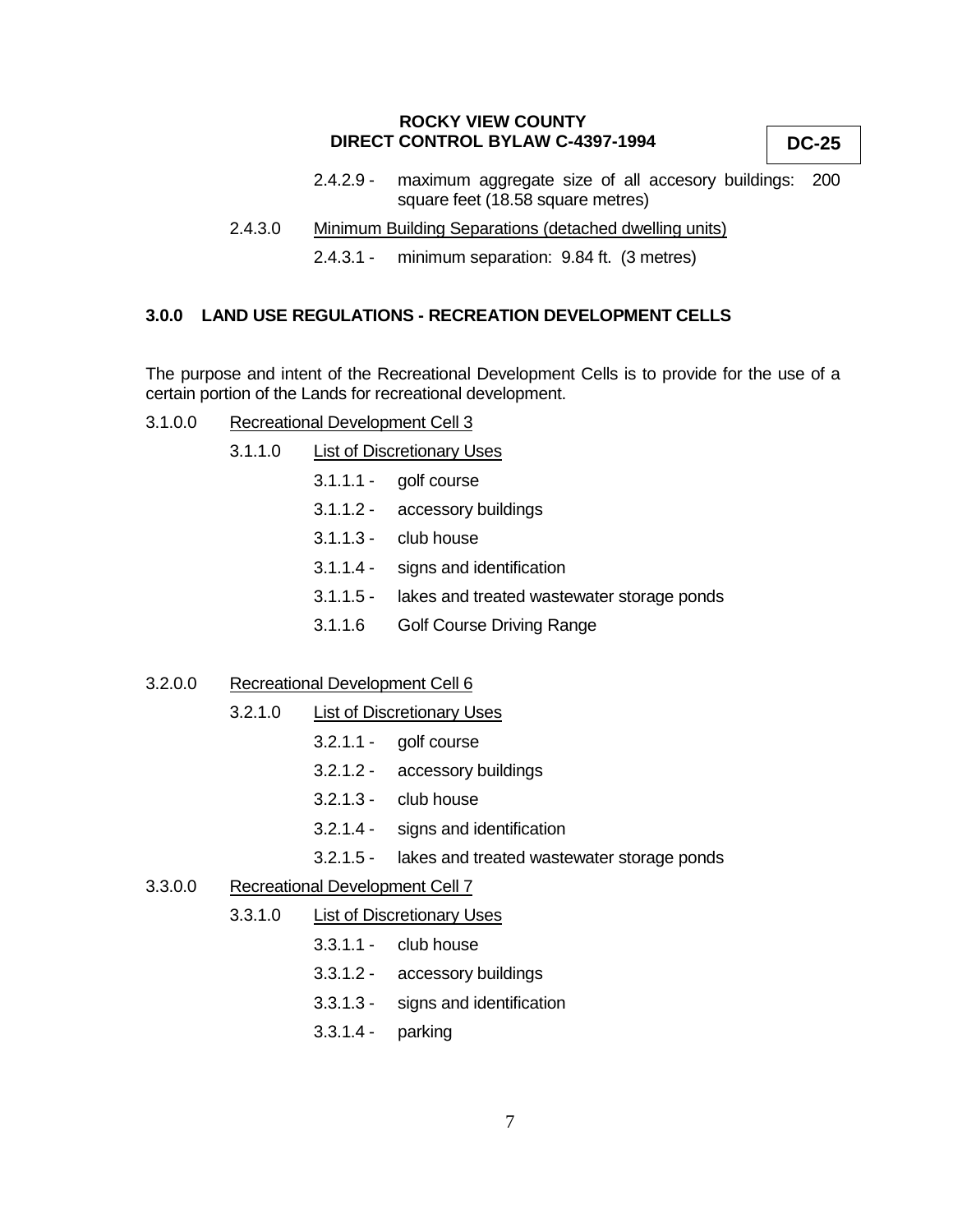**DC-25**

# **4.0.0 LAND USE REGULATIONS - UTILITIES DEVELOPMENT CELL**

The purpose and intent of the Utilities Development Cell is to provide for a Sewage Treatment and disposal facilities and all appurtenances.

### 4.1.0.0 Utilities Development Cell 8

- 4.1.1.0 List of Discretionary Uses
	- 4.1.1.1 sewage collection, treatment and disposal facilities and appurtenances

# **5.0.0 DEVELOPMENT REGULATIONS**

- 5.1.0 No development of the Lands for residential use shall be permitted, no Development Permits or Building Permits for residential use shall be issued by the Development Officer and the endorsement of a plan of subdivision for residential uses shall not occur until:
	- a) the Developer has received the approval of Council and Alberta Environmental Protection with respect to the provisions of wastewater collection, treatment and disposal facilities within the Lands to service the proposed residential subdivision and / or development and the Developer has submitted to and had approved by Council and Alberta Environmental Protection, complete plans and specifications thereof and said facilities have been substantially constructed and completed in accordance therewith, provided however, that the Municipality may endorse a plan of subdivision for the Lands or portions thereof, (provided the plan of subdivision is otherwise satisfactory) or issue development permits for residential development, if the Developer and the Municipality enter into a Development Agreement contemplated herein, and the developer deposits with the Municipality a Letter(s) of Credit in an amount(s) equivalent to the estimated total cost to complete the construction of the facilities according to the said plans and specifications as certified by independent qualified professionals at the developer's expense, all at the sole discretion and satisfaction of the Municipality.
		- aa) Notwithstanding anything to the contrary in this Bylaw and pursuant to Section 5.4.1 of this Bylaw, Council may, in its sole and unfettered discretion, permit the Developer the option of providing sanitary sewage service to the residential development and golf course by connection to the proposed Cochrane-Calgary sewage pipeline."
	- b) all necessary licenses, permits and approvals have been received from Alberta Environmental Protection with respect to the design, location and operation of the sewage treatment facilities servicing the Lands or portions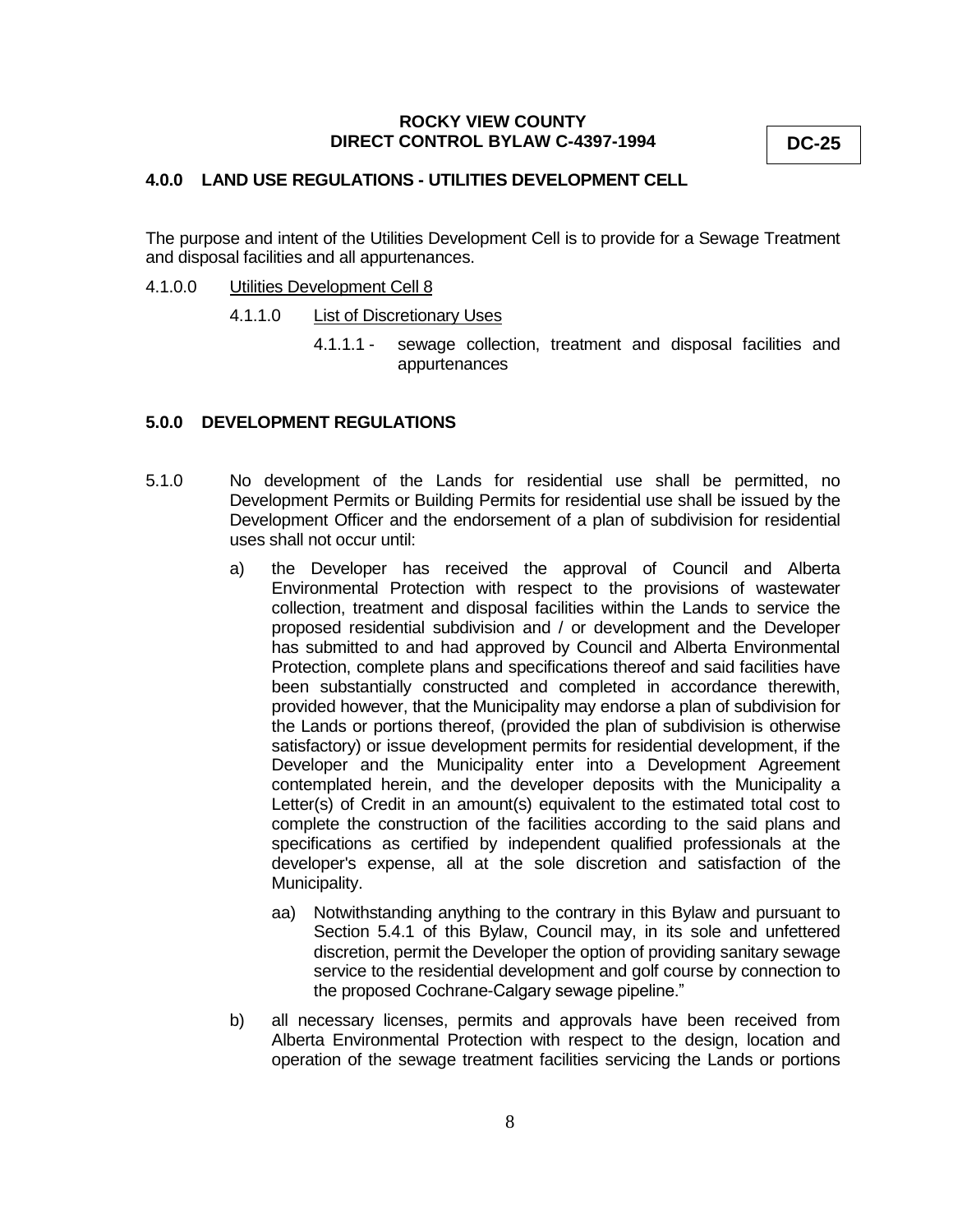thereof.

- c) all necessary licenses, permits and approvals have been received from Alberta Environmental Protection with respect to a water supply and distribution system to service the Lands or portions thereof, and a License To Divert And Use Water is obtained from Alberta Environmental Protection.
- d) all necessary easements and rights-of-way related to the supply and distribution of power, water, gas and wastewater collection, treatment and disposal have been approved by the Municipality and registered concurrently with the final plan of subdivision by the Developer against title to the Lands or portions thereof.
- e) the stability of all slopes proposed for residential development have been confirmed by a site-specific and/or technical evaluation in a report(s) prepared by a qualified professional engineer which is satisfactory to and approved by the Municipality.
- f) a Homeowners' Association has been legally established by the Developer and a restrictive covenant confirming that each owner of an interest in the Lands will be a member of the Homeowner's Association, and that said homeowner's Association is responsible for all off-site and on-site sewer and water treatment facilities and appurtenances thereto, which restrictive covenant is in form and substance satisfactory to the Municipality, and has been executed by the Developer and registered against the title to the Lands prior to any registered financial encumbrances, and is registered concurrently with the plan of survey.
- g) a Plot Plan has been submitted to the Development Officer by the Developer indicating where a proposed building(s) is/are to be sited on the lands or condominium lots, such that said building(s) is/are in accordance with an overall Site Development Plan which has received the prior approval of Council.
- h) the Developer has received Municipal approval and entered into a Development Agreement contemplated by Sections 1.9.0 and 1.11.0 with respect to the development of an 18 hole regulation length golf course and submitted to the Municipality complete plans and specifications pertaining thereto and the said golf course has been substantially constructed and completed in accordance with those plans and specifications to the satisfaction of Municipality. The Municipality may at its sole unfettered discretion, endorse a Plan of Subdivision of the Lands or portions of the Lands (provided said plans are otherwise satisfactory) prior to the completion of the 18 hole regulation length golf course if the Developer first deposits with the Municipality a Letter(s) of Credit in such amount(s) sufficient to allow for the completion of the 18 hole regulation length golf course as certified by an independent qualified professional Golf Course Architect or Engineer at the sole cost and expense of the Developer.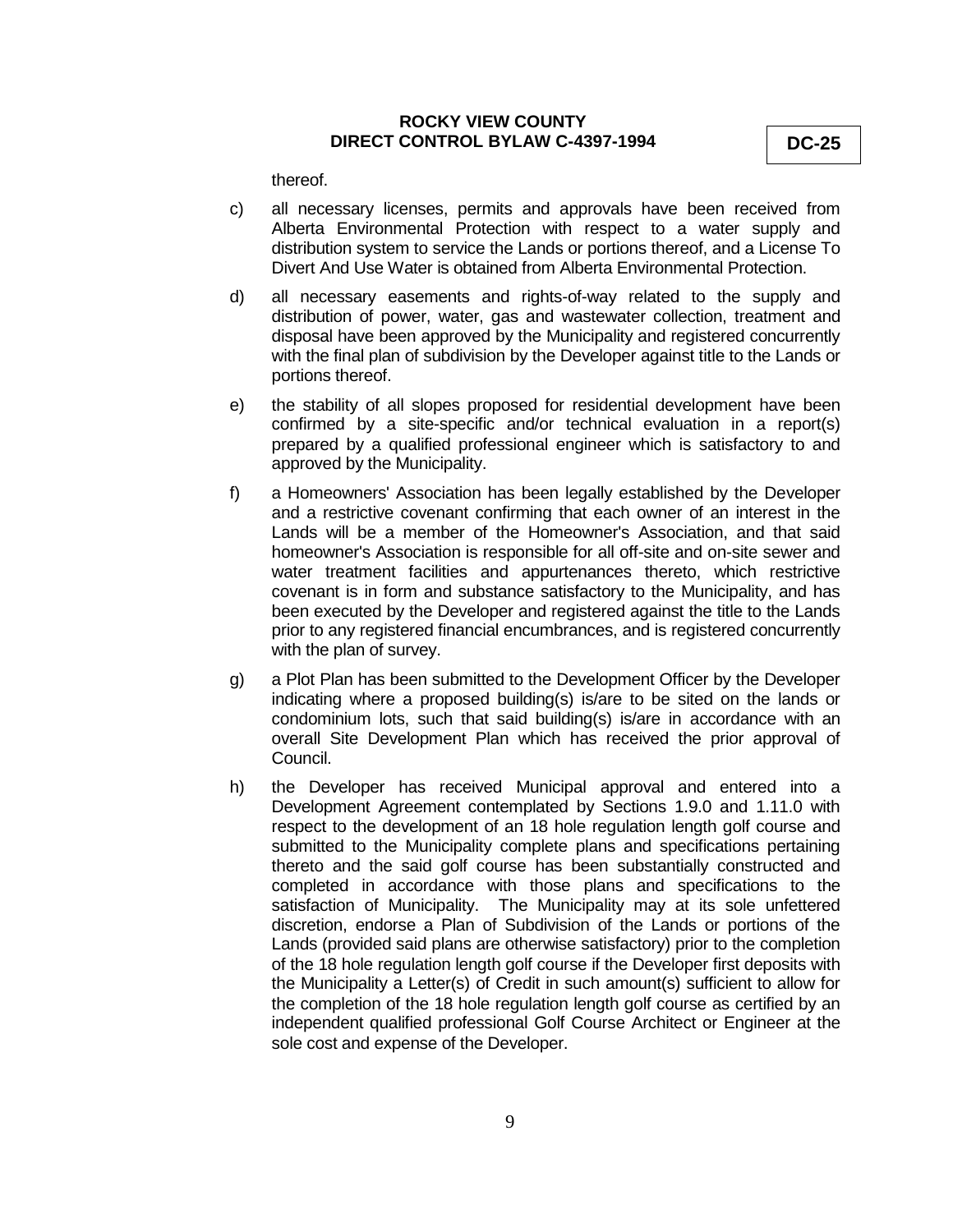5.2.0 Notwithstanding 5.1.0 h) above, at the sole discretion of the Municipality, which discretion is not required to be exercised reasonably, it may endorse a Plan of Subdivision for not more than 66 condominium lots if the Developer first receives Municipal approval for and enters into a Development Agreement contemplated by Sections 1.9.0 and 1.11.0 hereto with respect to the development of the first 9 holes of the golf course contemplated in Section 3.0.0 of this Bylaw, and has submitted to the Municipality complete plans and specifications pertaining thereto and the said 9 holes of the golf course have been substantially constructed and completed in accordance to the plans and specifications, with such determinations to be made solely by the Municipality. The Municipality may endorse a Plan of Subdivision of the Lands for not more than 66 condominium lots (provided said plans are otherwise satisfactory) prior to the completion of the said 18 hole regulation length golf course if the Developer first deposits with the Municipality and the Municipality accepts in writing a Letter(s) of Credit in such amount(s) sufficient to allow for the completion of the first 9 holes of the golf course as certified by an independent qualified professional Golf Course Architect or Engineer at the Developer's expense and in form and substance satisfactory to the Municipality and;

the provisions of Section 5.1.0 a) b) c) d) e) f) g) have been completed in form and substance satisfactory to Council.

- 5.3.0 Where the first 9 holes of the 18 hole golf course contemplated in Section 3.0.0 of this Bylaw have been constructed, completed or secured in accordance with Section 5.2.0 of this Bylaw, Section 5.1.0 shall apply to the remainder of the said 18 hole golf course.
- 5.4.0 Wastewater treatment and disposal systems utilizing septic tanks and tile fields or holding tanks are not permitted within the Lands.
	- 5.4.1 Notwithstanding Section 5.4.0, and subject to the approval of Council in its sole and unfettered discretion and by Alberta Environmental Protection, sewage from up to 78 of the residential lots on the lands plus the golf course club house and golf course accessory buildings may be disposed of by use of the existing holding tanks and haulage, on a temporary basis not to exceed 12 months from the date of said approvals, pending review of the feasibility of connection to the proposed Cochrane-Calgary sewage pipeline, and connection thereto if possible. Upon expiration of said 12-month period, connection to the alternative wastewater collection and transmission facilities shall be installed pursuant to Section 5.0 of this Bylaw."
- 5.5.0 Separate Development Agreements may be required for each of the Development Cells as determined by the Municipality at its sole discretion.
- 5.6.0 All Letters of Credit referred to in this Bylaw shall be calculated in accordance with Municipal policy and the estimate upon which the Letter of Credit is based shall be certified by a professional engineer or as determined by the Municipality at its sole discretion.

**DC-25**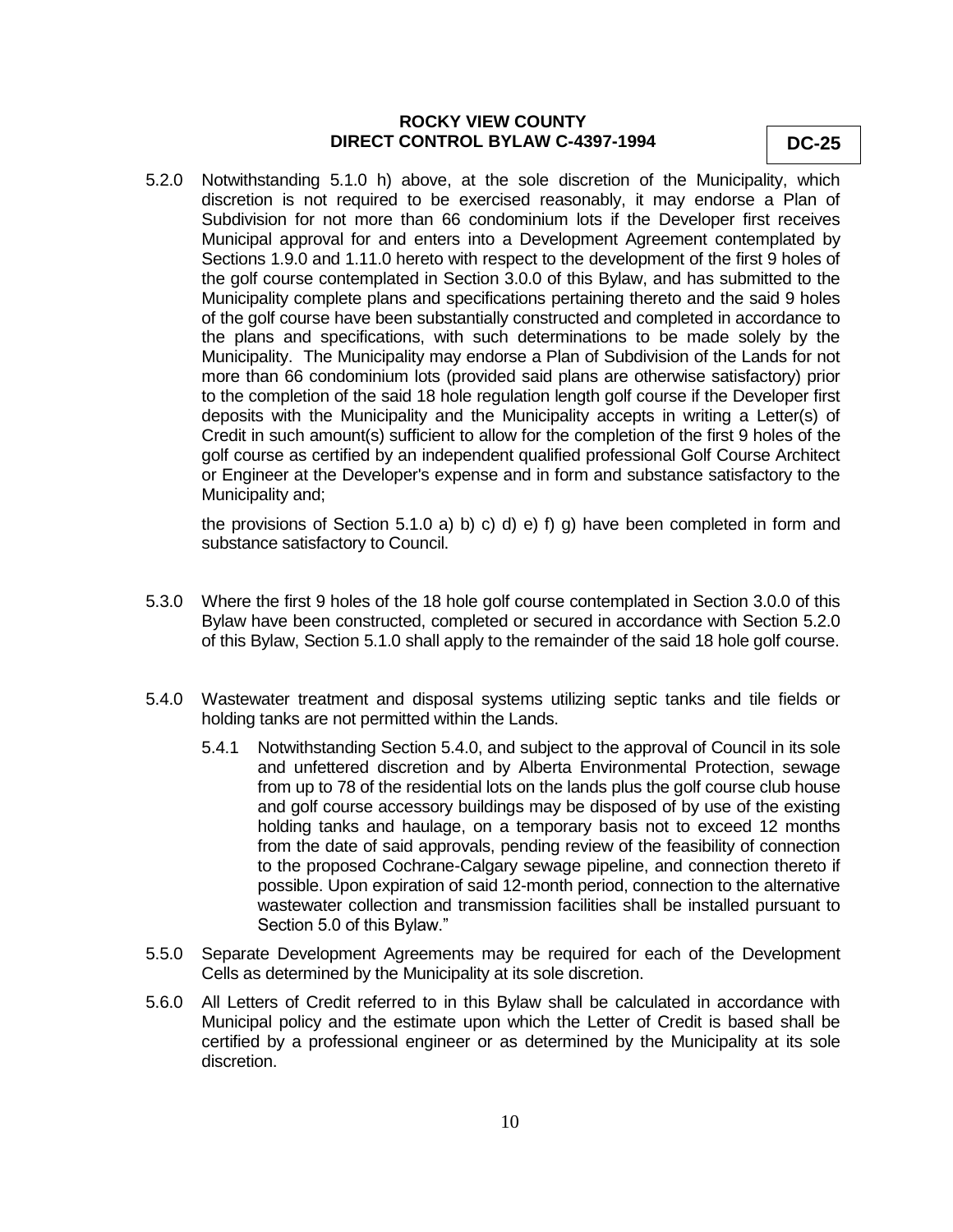**DC-25**

- 5.7.0 0Notwithstanding anything to the contrary, the construction of one single detached dwelling unit may be permitted within one condominium lot in each of the residential development cells upon the issuance of a Development Permit by the Municipality, provided the provisions of Section 5.1.0 a) b) c) d) e) f) g) have been completed in form and substance satisfactory to Council and that no occupancy of the said dwelling shall occur until such time as all required utility services are installed, available and working to service the said dwelling and the Development Officer has issued an Occupancy Permit, and until a plan of survey is registered for the applicable residential development cell.
- 5.8.0 Subject to the appropriate contractual arrangements under 5.1.0 f), landowners in the Emerald Bay Phase I development (Block 1, Lots 1 through 20 and Lot 22 MR and Block 2, Lots 1 through 10 and Lot 11 MR, all in Plan 9310786) shall be permitted to connect to the on-site sewage treatment facilities to be constructed on the Lands.
- 5.9.0 The day to day operations of the Golf Course Driving Range are limited to between dawn and dusk

# **6.0.0 DEFINITIONS**

- 6.1.0 **Construction Management Plan -** means a program that details site management of all construction activity that may include, but is not limited to the management of construction debris and dust.
- 6.2.0 **Council -** means the Council of the Municipal District of Rocky View No. 44.
- 6.3.0 **Developer -** A person or corporation who is responsible for any undertaking that requires a permit or action pursuant to this Bylaw.
- 6.4.0 **Developable Lands -** means that portion of the Lands which is considered to be suitable for Development by Council and the development of which is not precluded by this Bylaw.
- 6.5.0 **Development -** means:
	- (i) any excavation or stockpile and the creation of either of them;
	- (ii) a Building or an addition to, or replacement, or repair of a Building and the construction of placing in, on, over or under land of any of them;
	- (iii) a change in use of land or a Building or an act done in relation to land or a Building that results in or is likely to result in a change of use of the land or the Building; or
	- (iv) a change in the intensity of the use of land or a Building or an act done in relation to land or a Building that results in or is likely to result in the change of intensity of use of the land or the Building.
- 6.6.0 **Development Agreement -** means an agreement between the Developer and the Municipality specifying development regulations, criteria or conditions necessary to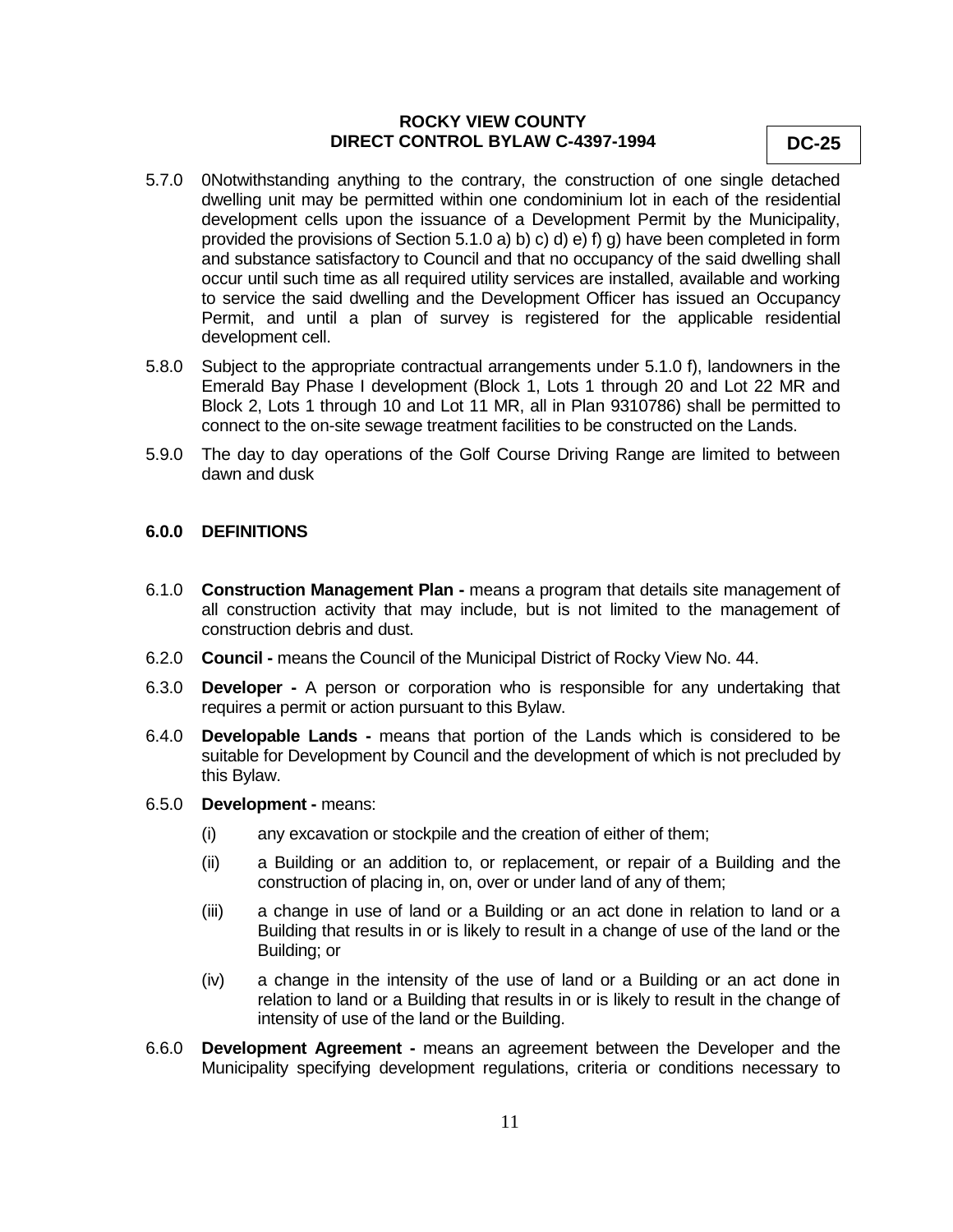**DC-25**

ensure all developments on the land conform to municipal approvals.

- 6.7.0 **Development Cells -** area of land that may contain a number of uses as defined by this Bylaw.
- 6.8.0 **Letter of Credit -** means an unconditional and irrevocable Letter of Credit issued by a Canadian Chartered Bank at the request of the Developer naming the Municipality as the sole beneficiary thereof.
- 6.9.0 **Residential Development Cells -** means those Development Cells in which a residential land use is a principal use.
- 6.10.0 **Plot Plan -** means a dimensional plan to scale which shows the property lines of a lot and the location of existing and or proposed buildings and the distances which separate buildings, proposed buildings, and property lines.
- 6.11.0 **Professional Engineer -** is a professional engineer who is a member in good standing with the Association of Professional Engineers, Geologists and Geophysicists of Alberta (APEGGA).
- 6.12.0 **Site Development Plan -** means a plan which shows each lot within a Development Cell and the area within each lot where a building could be located pursuant to Section 2.0.0 of this Bylaw
- 6.13.0 **Substantial Completion -** means construction Completion Certificates have been issued by the Municipality.
- 6.14.0 Terms not defined herein have the same meaning as defined in Section 9.0.0 of the Land Use Bylaw C-1725-84.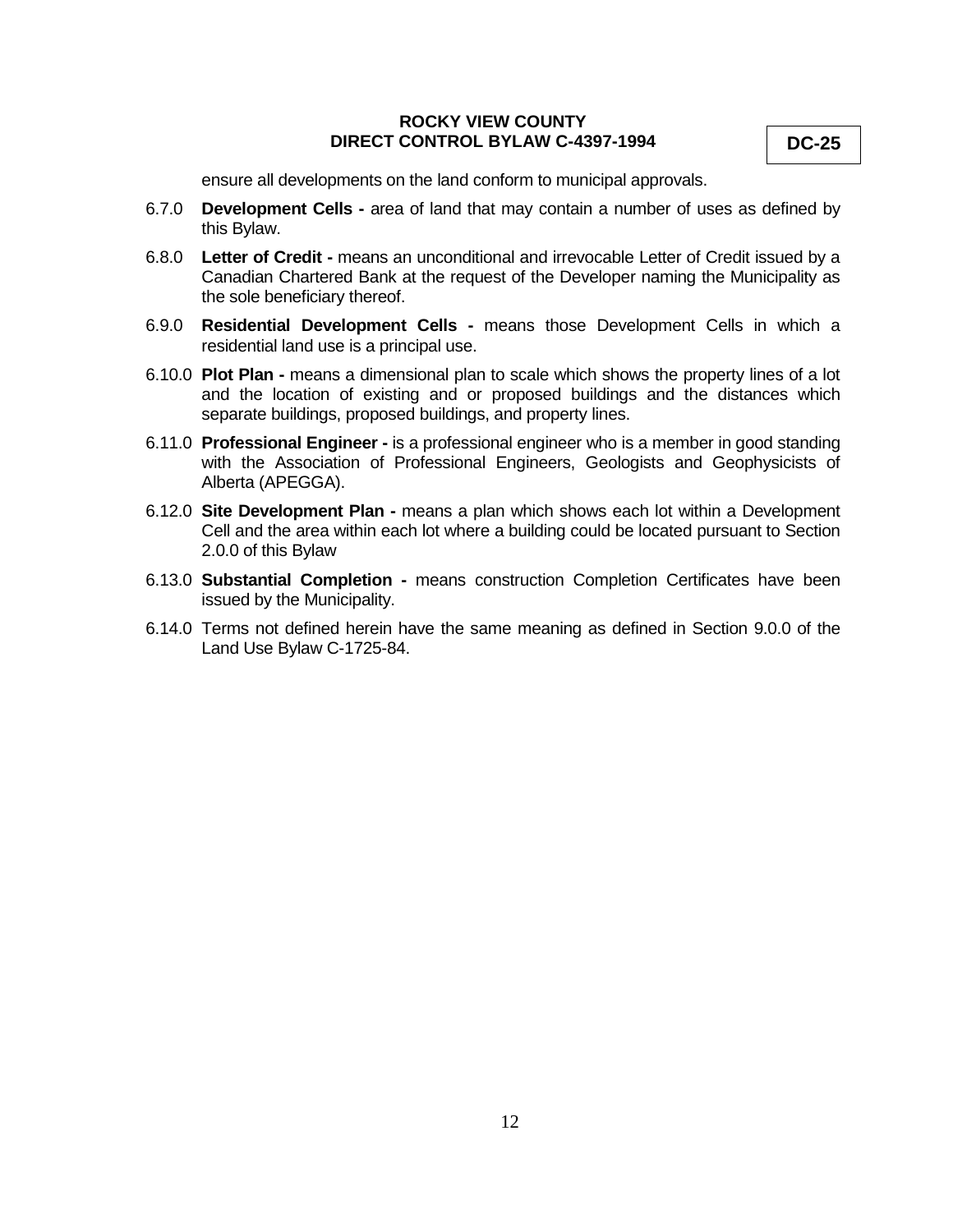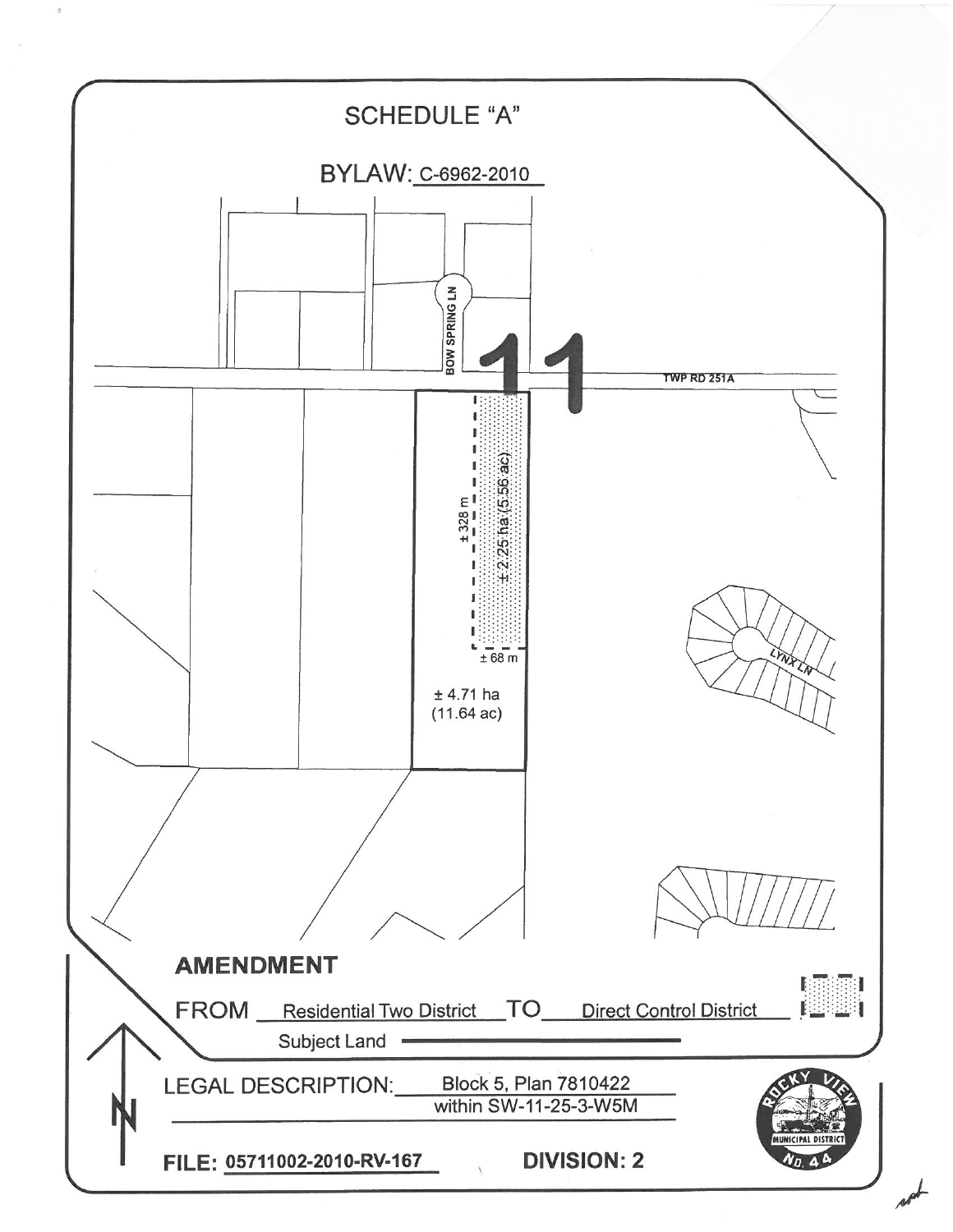

rol